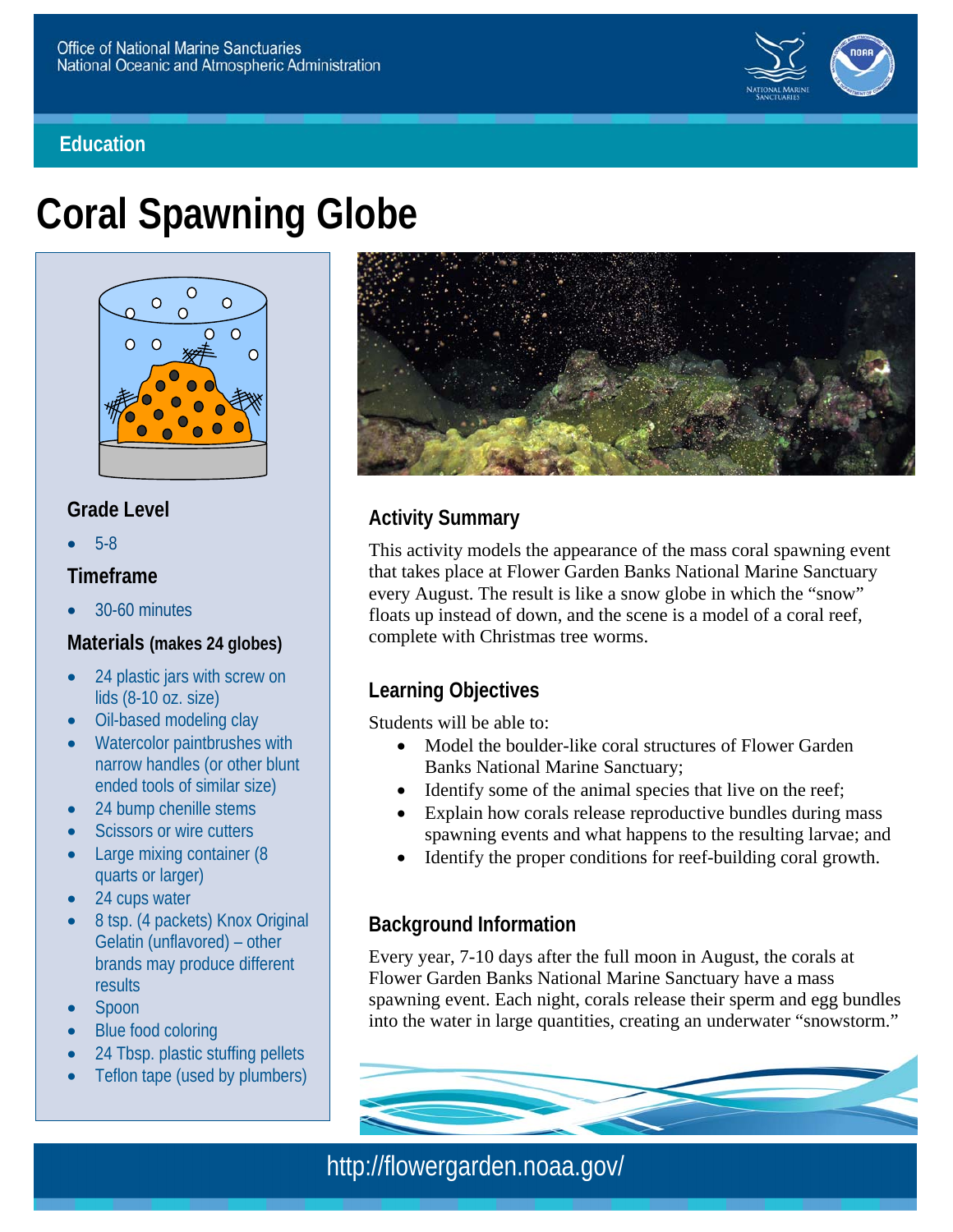

Once the bundles float to the surface, they break open and fertilization takes place. The resulting planula larvae (baby corals) float with the currents as they develop over the next few weeks, until they become heavy enough to sink and settle on the bottom. Those that are fortunate enough to land in an area with the proper conditions will mature into coral polyps (individual animals) that will then reproduce asexually by splitting or budding to form a coral colony.

Optimal growing conditions for reef-building corals include:

- A hard surface for the po lyp to attach and anchor itself against currents and waves
- Warm water (68-84 degrees Fahrenheit)
- Clear, sunlit water so that the symbiotic algae (zooxanthellae) that live in th e corals' tissue can produce food through photosynthesis
- Moving water to bring a supply of microscopic plankton to the corals as a secondary food source

#### **Preparation**

 Download coral spawning video from http://flowergarden.no aa.gov/image\_library/sp awnvideo.html

- Learn more about coral spawning at http://flowergarden.noaa.gov/education/coralsp awning.html
- Gather materials
- Prepare liquid:\*\*
	- o Sprinkle gelatin over 6 cups of cool water in m ixing container.
	- o Bring rem aining 18 cups of water to a boil, and then add it to the contents of the m ixing bowl .
	- o Stir m i xture until g elatin is thorough ly dissolved, then allow it to cool completely.
	- o Add a few drops of blue food coloring and stir un til color is unif orm.

\*\*Plain water may be used, but the plastic pellets will float to the top more quickly. The gelatin mixture helps slow them down just a bit.

# **Procedure**

Show video footage of the mass coral spawning at Flower Garden Banks National Marine Sanctuary. Talk to students about how and why this occurs, or have them research the topic, using information available from the sanctuary website. Once students have a basic understanding of the process, invite them to create their own models of the spawning reef.

Have each student:

1. Use various colors of modeling clay to create a sm all reef of boulder co rals on the inside of each jar lid. Press firm ly around the o uter edges to make it adhere firmly to the lid.

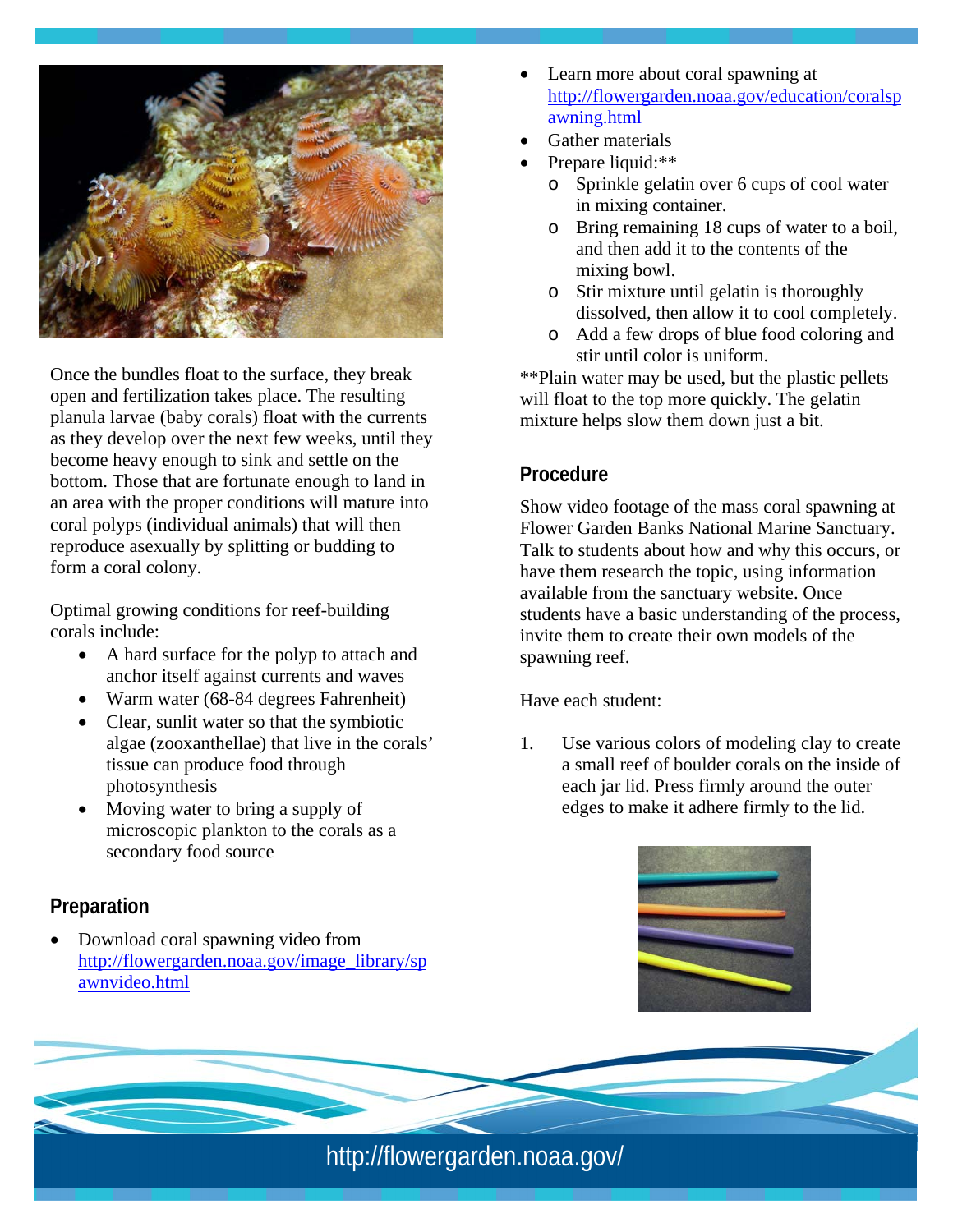# **Vocabulary**

ASEXUAL REPRODUCTION - A method of reproduction which produc es an offspring that is a clone of the parent organism.

GAMETES – Reproductive cells, such as sperm and eggs, that unite and develop into a new organis m.

 previous page) to poke shallow holes into the 2. Use the handle end of a paintbrush (photo on "corals" to represent the individual coral cups found on the surface of a coral colony.



- 3. Cut a chenille stem (photo above) apart between each of the fluffy segm ents. Fold each chen ille segm ent in half and press the folded end into the "reef " at various intervals to represen t Christm as tree worm s (3-4 per reef).
- 4. Fill jar with the blue liquid prepared by the teacher. Leave room for displacem ent by the coral colony.
- 5. Add 1 Tbsp. of plastic pellets to the jar. These represent the sperm and egg bundles released by corals during sexual reproduction.
- 6. Screw the lid onto each jar, with the reef atta ched. Th e reef will n o w be hanging upside down.

SEXUAL REPRODUCTION – A method of reproduction involv ing the fusion of a male and a female gamete to form genetically dif ferent offspring.

SPAWNING – Depositin g gametes into the water for the purposes of reproduction.

- 7. Check the liquid level in each jar. Remove or add liquid as necessary to make sure each jar is full.
- 8. With jar firmly on table, remove the lid and place a single layer of Teflon tape around the top edge of the jar, covering the screw threads (this will help prevent leakage). Screw the lid onto the jar for the final time.



9. Shake up the jars and turn them upside down so that the lids are resting on the table. The plastic pellets should rise from the "reef" to what is now the top of the jar, just as the reproductive bundles do during a mass spawning event at Flower Garden Banks National Marine Sanctuary.